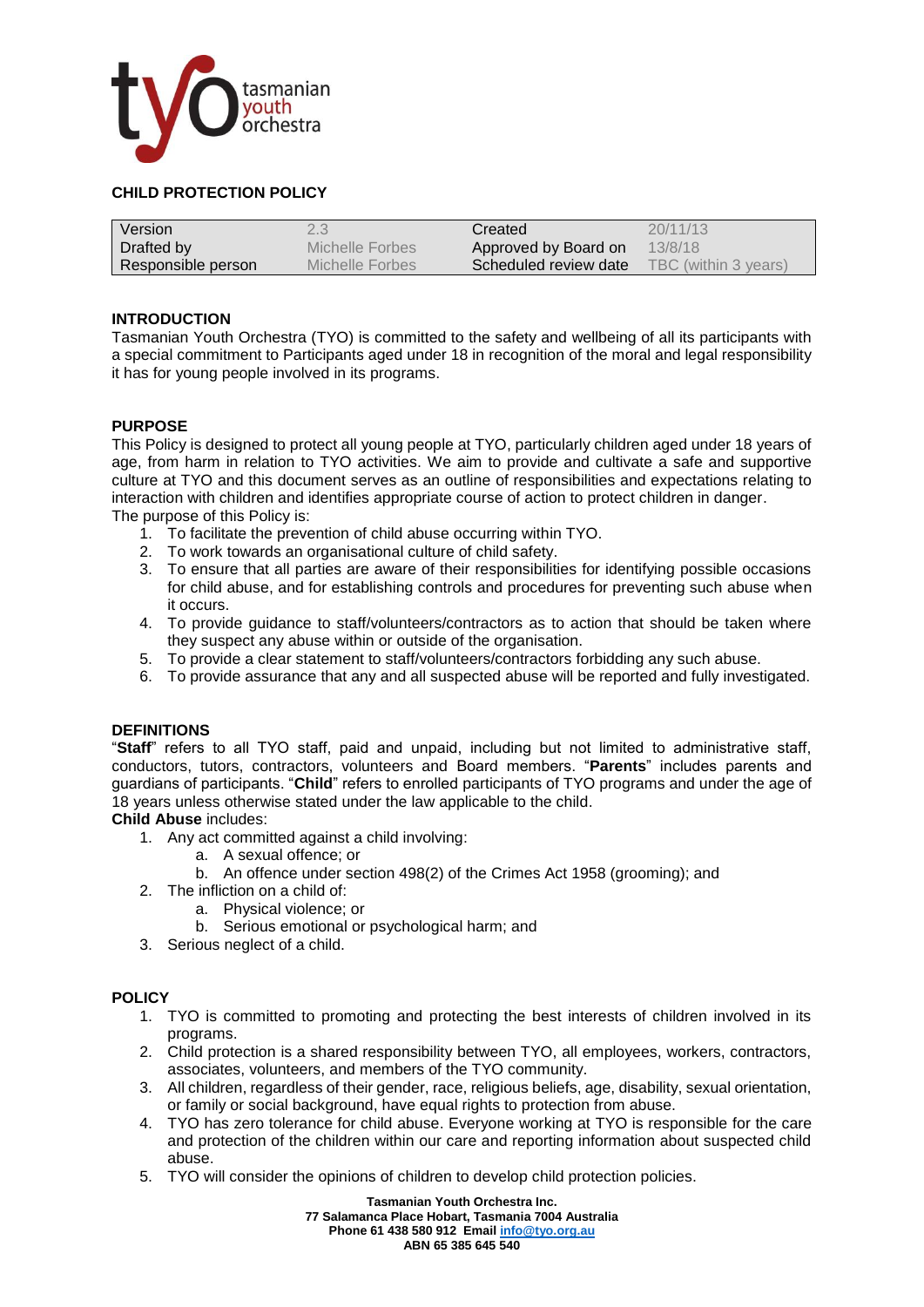

- 6. TYO supports and respects all children, staff and volunteers. TYO is committed to the cultural safety of Aboriginal children, and those from culturally and/or linguistically diverse backgrounds, and to providing a safe environment for children living with a disability.
- 7. If any person believes a child is in immediate risk of abuse, telephone 000.
- 8. Any staff member, volunteer or contractor who has grounds to suspect abusive activity must immediately notify the appropriate child protection service or the police. They should also advise the General Manager about their concern.

# **CULTURE OF SAFETY**

TYO works to create and embed a child-safe culture by:

- 1. Taking a preventative, proactive and participatory approach to child safety;
- 2. Implementing child safety policies and procedures that support ongoing assessment and mitigation of risk;
- 3. Valuing and empowering children to participate in decisions that affect their lives;
- 4. Fostering a culture of openness that supports all persons to safely disclose risks of harm to children;
- 5. Respecting diversity in cultures and child-rearing practices while keeping child safety paramount;
- 6. Providing written guidance on appropriate conduct and behaviour towards and between children;
- 7. Engaging only the most suitable people to work with children, and having high-quality staff and volunteer supervision and professional development;
- 8. Ensuring children know who to talk with if they are worried or are feeling unsafe, and that they are comfortable and encouraged to raise such issues;
- 9. Reporting suspected abuse, neglect or mistreatment promptly to the appropriate authorities;
- 10. Sharing information appropriately and lawfully with other organisations where the safety and wellbeing of children is at risk; and
- 11. Valuing the input of and communicate regularly with families and carers.

## **RESPONSIBILITIES**

The Board of TYO has ultimate responsibility for the detection and prevention of child abuse and is responsible for ensuring that appropriate and effective internal control systems are in place. The Board is also responsible for ensuring that appropriate policies and procedures and a Child Protection Code of Conduct are in place. As part of TYO's culture, the Board will prioritise the safety of children as the primary consideration in the operations of the organisation.

- 1. The General Manager of TYO is responsible for:
	- Ensuring all Children understand that they are respected and should feel safe at TYO activities, including opportunities to report any abuse – perceived, observed, or received.
	- Ensuring that reports of child abuse are appropriately dealt with and investigated;
	- Undertaking appropriate checks and screening when considering the appointment of any staff, contractor, volunteer, Board member, or other person who interacts with TYO participants.
	- Ensuring that all staff, contractors, and volunteers are aware of relevant laws, organisational policies and procedures, and the organisation's Code of Conduct;
	- Ensuring that all adults within the TYO community are aware of their obligation to report suspected sexual abuse of a child in accordance with these policies and procedures;
	- Ensuring that all staff, contractors and volunteers are aware of their obligation to observe the Code of Conduct (particularly as it relates to child safety);
	- Providing support for staff, contractors and volunteers in undertaking their child protection responsibilities.
	- Ensuring that an appropriate behavioural code of conduct is clearly outlined and adopted by all participants to prevent participant-on-participant abuse.

**Tasmanian Youth Orchestra Inc. 77 Salamanca Place Hobart, Tasmania 7004 Australia Phone 61 438 580 912 Emai[l info@tyo.org.au](mailto:info@tyo.org.au) ABN 65 385 645 540**